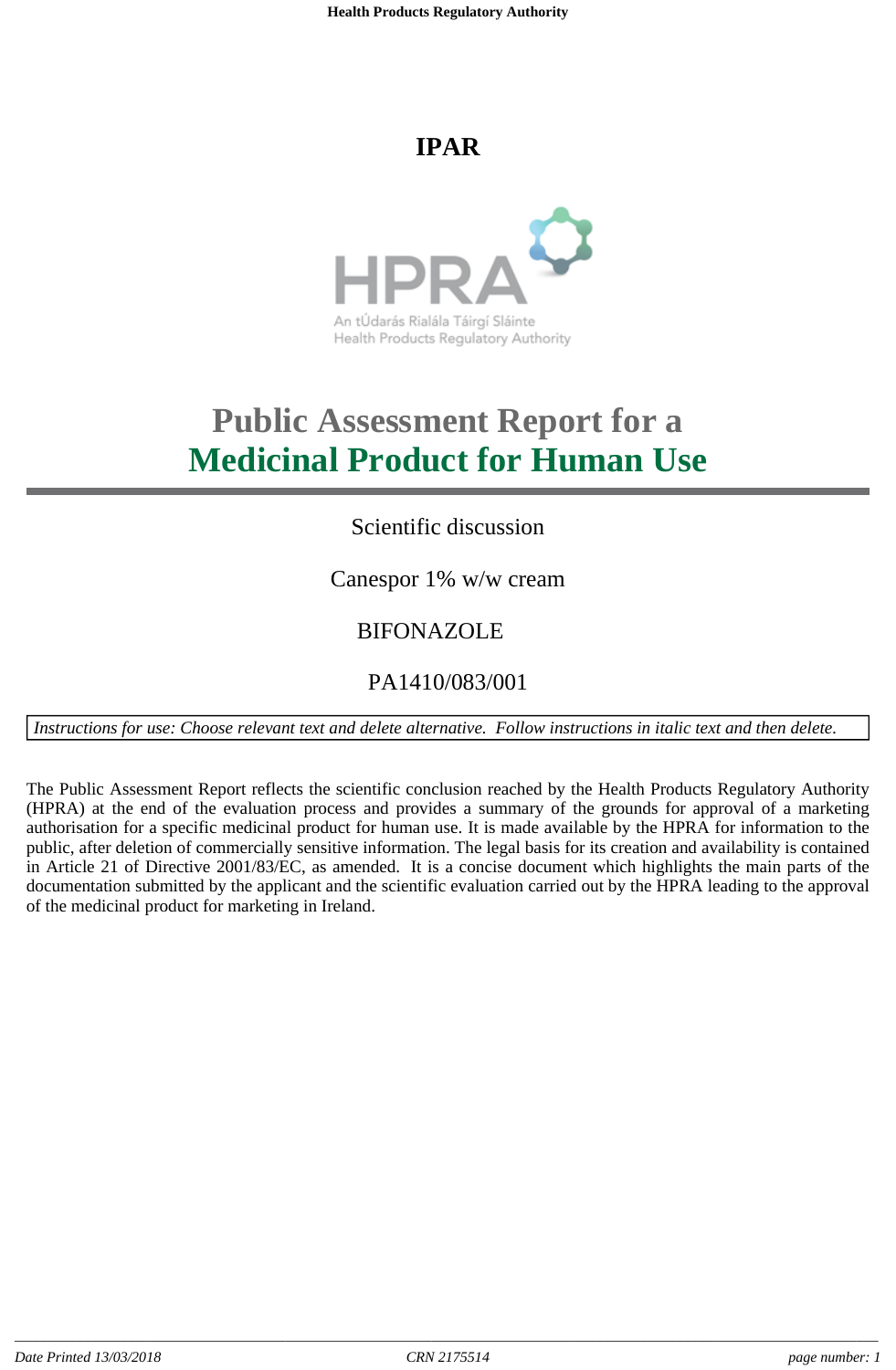## **I INTRODUCTION**

This is a Decentralised application submitted under Article 8(3) of Directive 2001/83/E, as amended, for Canespor 10 mg/g cream. The applicant has therefore submitted quality, non-clinical and clinical data in support of this application.

Canespor 10 mg/g cream contains an antifungal acvtive substance called bifonazole. Bifonazole is a halogen-free imidazole derivative with the chemical designation 1-(4-bisphenyl)-phenyl-methyl-1H-imidazole (ATC code D01AC10). Bifonazole is not considered to be a new active substance as medicinal products containing bifonazole have been authorised in Europe since 1982.

As part of this procedure the applicant also proposed to switch the classification for supply of this bifonazole 10 mg/g cream product from a "prescription only" medicine to OTC pharmacy only supply in Ireland. The applicant has therefore included an OTC Switch addendum to the Clinical Overview of this application.

Based on the review of the data on quality, safety and efficacy, the HPRA has granted a marketing authorisation for Canespor 10mg/g Cream for Bayer Limited on 9<sup>th</sup> March 2018.

The legal basis of the application is considered acceptable by HPRA.

The Summary of Product Characteristics for (SmPC) for this medicinal product is available on the HPRA's website at http://www.hpra.ie/

| Name of the product                               | Canespor 1% w/w Cream |
|---------------------------------------------------|-----------------------|
| Name(s) of the active substance(s) $(INN)$        | <b>BIFONAZOLE</b>     |
| Pharmacotherapeutic classification (ATC code)     | D01AC10 BIFONAZOLE    |
| Pharmaceutical form and strength(s)               | 1% w/w Cream          |
| Marketing Authorisation Number(s) in Ireland (PA) | PA1410/083/001        |
| <b>Marketing Authorisation Holder</b>             | <b>Bayer Limited</b>  |
|                                                   |                       |
| MRP/DCP No.                                       | IE/H/470/001/DC       |
| <b>Reference Member State</b>                     | IE                    |
| <b>Concerned Member State</b>                     | FI                    |
|                                                   |                       |

## **II QUALITY ASPECTS**

## **II.1. Introduction**

This application is for Canespor 1% w/w Cream

## **II.2 Drug substance**

The active substance is Bifonazole, an established active substance described in the European Pharmacopoeia, and is manufactured in accordance with the principles of Good Manufacturing Practice (GMP)

The active substance specification is considered adequate to control the quality and meets current pharmacopoeial requirements. Batch analytical data demonstrating compliance with this specification has been provided.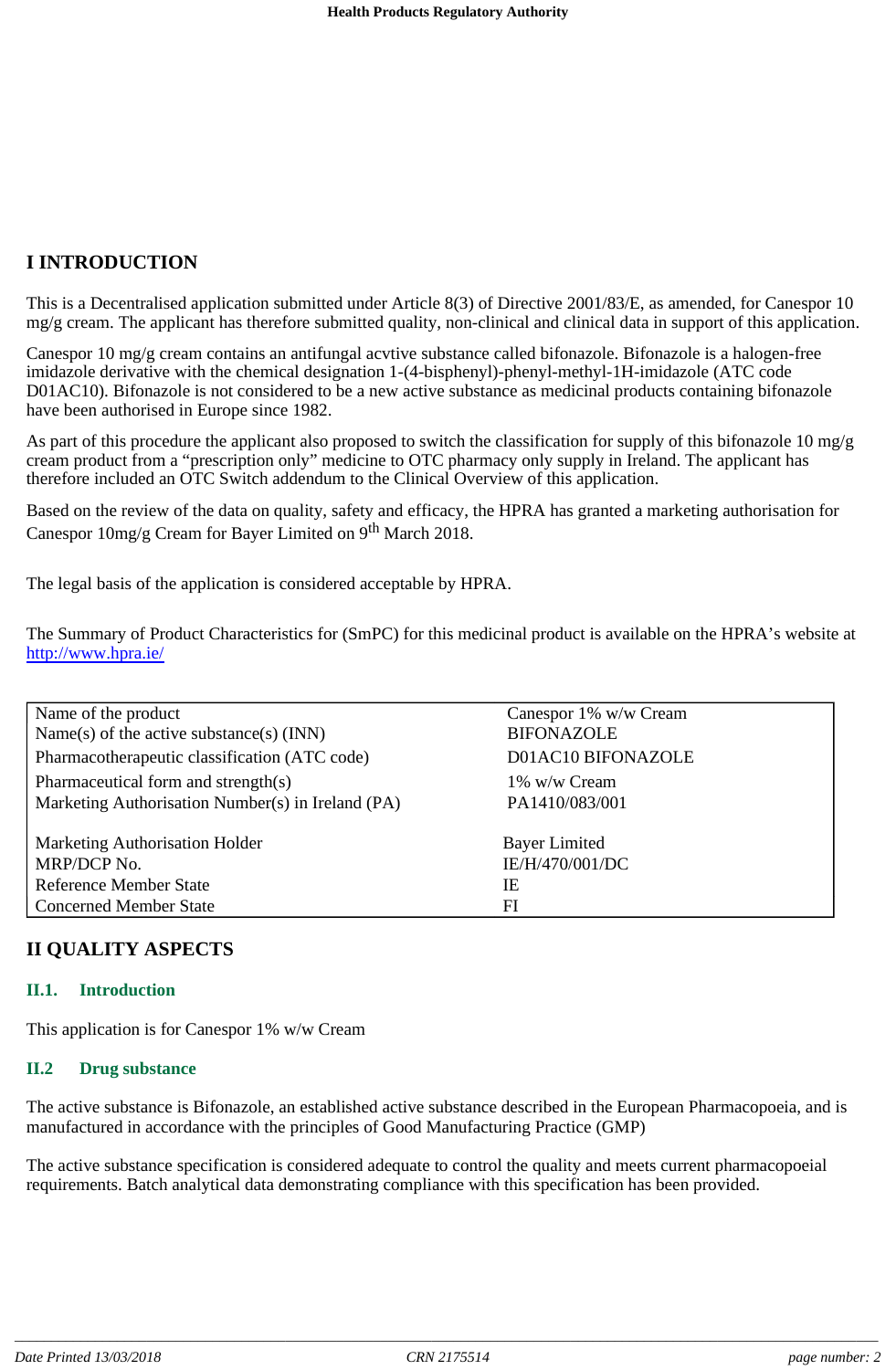## **II.3 Medicinal product**

## P.1 Composition

Contains bifonazole 1% w/w. 1 g of cream contains 10 mg bifonazole.

The excipients in the medicinal product are listed in section 6.1 of the SmPC. A visual description of the product is included in section 3 of the SmPC.

## P.2 Pharmaceutical Development

The product is an established pharmaceutical form and its development is adequately described in accordance with the relevant European guidelines.

## P.3 Manufacture of the Product

The product is manufactured in accordance with the principles of good manufacturing practice (GMP) at suitably qualified manufacturing sites.

The manufacturing process has been validated according to relevant European/ICH guidelines and the process is considered to be sufficiently validated.

P.4 Control of Other Substances (Excipients/*Ancillary Substances*)

All ingredients comply with Ph. Eur.

P.5 Control of Finished Product

The Finished Product Specification is based on the pharmacopoeial monograph for cream, and the tests and control limits are considered appropriate for this type of product.

The analytical methods used are described in sufficient detail and are supported by validation data.

Batch analytical data for a number of batches from the proposed production site(s) have been provided, and demonstrate the ability of the manufacturer to produce batches of finished product of consistent quality.

## P.6 Packaging material

The approved packaging for this product is described in section 6.5 of the SmPC.

Evidence has been provided that the packaging complies with EU legislation for use with foodstuffs requirements.

P.7 Stability of the Finished Product

Stability data on the finished product in the proposed packaging have been provided in accordance with EU guidelines and support the shelf-life and storage conditions listed in sections 6.3 and 6.4 of the SmPC.

## **II.4 Discussion on Chemical, Pharmaceutical and Biological Aspects**

The important quality characteristics of the product are well-defined and controlled. Satisfactory chemical and pharmaceutical documentation has been provided, assuring consistent quality of Canespor 1% w/w Cream.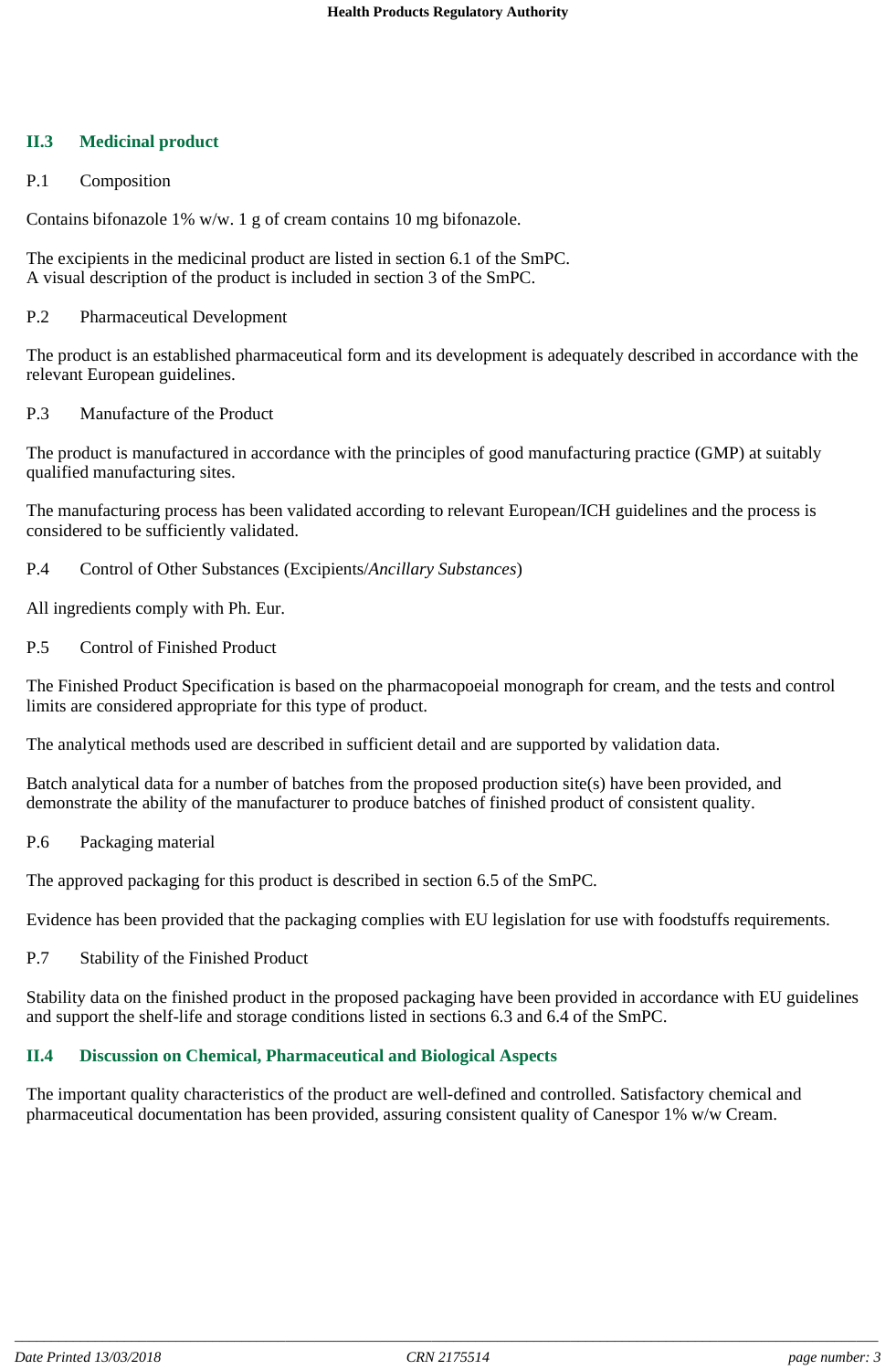## **III NON-CLINICAL ASPECTS**

## **III.1 Introduction**

Bifonazole is a widely used and well-known active substance. The applicant has not provided additional nonclinical safety studies and has based the nonclinical overview on the original nonclinical studies performed to support marketing application of the drug in the early 1980's as well as relevant published literature. This is considered appropriate.

All studies derived from the literature as well as studies submitted by the applicant were performed before the principle and guidelines of Good Laboratory Practice (GLP) had been established. Though the studies might not have been performed in strict compliance with current GLP conditions, there is no reason to believe that repetition of these studies under GLP conditions would produce results different results.

## **III.2 Pharmacology**

Biofonanzole is an azole antimycotic with a broad spectrum antifungal activity. Efficacy has been demonstrated in vitro and in vivo in preclinical studies against a number of dermatophytes and yeasts which are known causative agents of superficial fungal infections including some of the fungal skin indications proposed for this product. A number of secondary pharmacodynamic effects have been associated with bifonazole including anti-inflammatory effects. No safety pharmacology studies have been performed and for a topically applied cream with low systemic absorbance this is acceptable.

#### **III.3 Pharmacokinetics**

The dermal absorption of bifonazole has been primarily investigated in clinical trials. These have demonstrated low absorption from healthy skin which is increased to a maximum of 5% from inflamed or damaged skin. Importantly from the perspective of the toxicology package evidence has been presented to demonstrate that in rats 90% of orally administered bifonazole is absorbed. Bifonazole is widely distributed after systemic exposure including into the milk of lactating rats, a fact that has been accurately reflected in the SmPC. A large fraction of bifonazole after oral administration is metabolised during the first passage through the liver and the metabolite profile between the species used in the toxicology programme and humans is qualitatively similar. Excretion occurs predominantly via the faeces. No new non-clinical pharmacokinetic studies have been conducted by the applicant in support of this current application, and none are required.

## **III.4 Toxicology**

The toxicology package originates from the initial marketing authorisation. Most of the described studies were performed in the 1970s and predate GLP regulations. In light of the > 30 years clinical experience with the active substance this is considered acceptable. The single dose studies performed by oral administration suggest that bifonazole is a low toxicity compound. The repeat dose toxicity studies were performed in rats and dogs via oral administration and are of sufficient duration to support the proposed duration of treatment. No toxicokinetic data is available, however, pharmacokinetic studies suggest that the systemic exposure, at least in rats, is significantly higher after oral administration than what is seen via the intended dermal route (90% via oral route versus 5% via dermal route). Genotoxicity studies suggest a lack of genotoxic potential. Although no carcinogenicity studies have been performed this is considered acceptable given the non-genotoxic nature of the drug and its low dermal absorption levels. In the reproductive toxicity studies no effects were seen on fertility levels in either males or females. Embryofoetal studies reveal that although not teratogenic in either rats or rabbits, at the highest dose used in rabbits of 30 mg/kg significant embryotoxic effects were seen. The lack of toxicokinetic data renders the interpretation of the clinical significance of these findings difficult. No juvenile toxicity testing have been performed. Local tolerance studies with gel and cream formulations of 1% bifonazole suggest that it is well tolerated upon dermal application.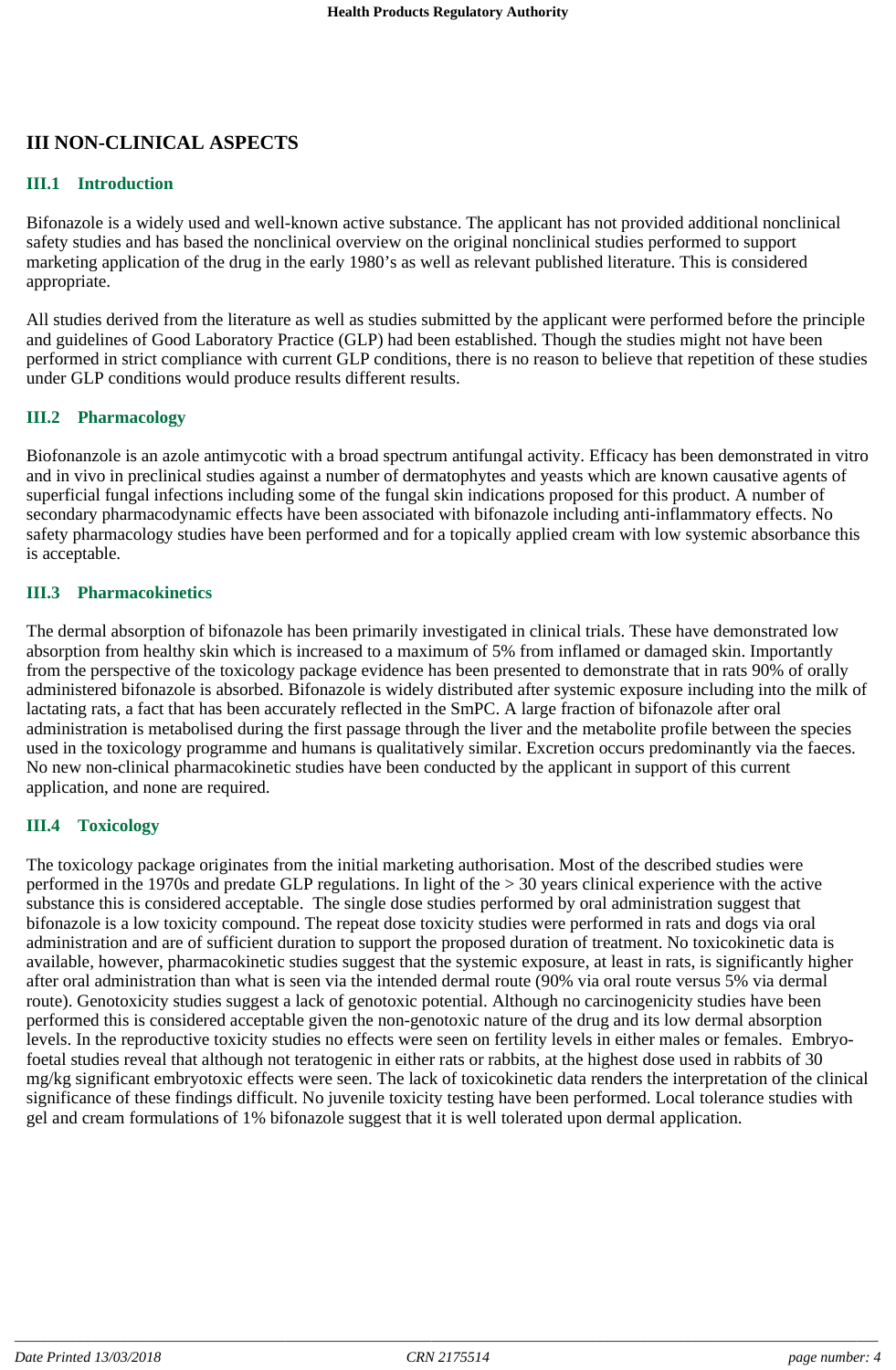## **III.5 Ecotoxicity/environmental risk assessment**

Bifonazole PEC surface water value is below the action limit of 0.01  $\mu$ g/L and is not a PBT substance as log Kow does not exceed 4.5. Therefore, bifonazole is not expected to pose a risk to the environment.

## **III.6 Discussion on the non-clinical aspects**

Bifonazole is a widely used and well-known active substance and its pharmacodynamic, pharmacokinetic and toxicological properties are well known. The information provided by the applicant is sufficient to support the MAA from a non-clinical perspective.

## **IV CLINICAL ASPECTS**

#### **Pharmacokinetics**

#### Introduction

Bifonazole is a locally acting antimycotic agent that is applied to the external layers of the skin. Locally applied, locally acting medicinal products should not have any appreciable systemic absorption. Therefore the applicant has evaluated absorption of this product through the external layer of skin, distribution within skin layers, as well as systemic absorption, distribution, metabolism and elimination of bifonazole following topical application. PK trials of this product were first initiated in the 1980s.

#### Absorption

Bifonazole penetrates well into infected skin layers. 6 hours after administration concentrations in the various skin layers reach from 1000 µg/cm

3 in the top layer of the epidermis (stratum corneum) to 5 µg/cm3 in the stratum papillare.

Pharmacokinetic investigations after topical application to intact human skin have shown that only a small amount of bifonazole is absorbed systemically (0.6-0.8% of the dose). The resulting serum concentrations were usually below the detection limit (i.e. < 1 ng/mL). Higher absorption was observed after application to inflamed skin (2-4% of the respective dose).

#### Conclusions on pharmacokinetic data

Comparing pharmacokinetic results in patients to those for healthy volunteers, it would seem as though there may be increased absorption in mycotically infected or broken skin and/or under occlusion. A warning has therefore been included in the patient information to state that occlusive bandages should not be used as this could result in increased systemic absorption.

The applicant has presented limited data on use of bifonazole in elderly patients and other special populations. It is possible that greater amounts of bifonazole may be absorbed due to skin thinning in elderly patients. However, the applicant has marketed this product since 1982 with limited evidence of systemic adverse effects. It is noted that there is some evidence that imidazoles may cause increases in INR when used with oral anticoagulants such as warfarin and a warning to this effect has been included in the patient information.

## **Pharmacodynamics**

#### **Introduction**

The mechanism of action of bifonazole is not yet comprehensively understood. No clinical pharmacodynamic studies were performed by the sponsor.

#### Dermatophytes

The *in vitro* pharmacodynamic data presented by the applicant appears to support an indication for use of bifonazole in dermatophyte skin infections as activity has been demonstrated against the common causative agents.

The applicant has discussed primary and secondary resistance to bifonazole and no concerns are raised in relation to this matter.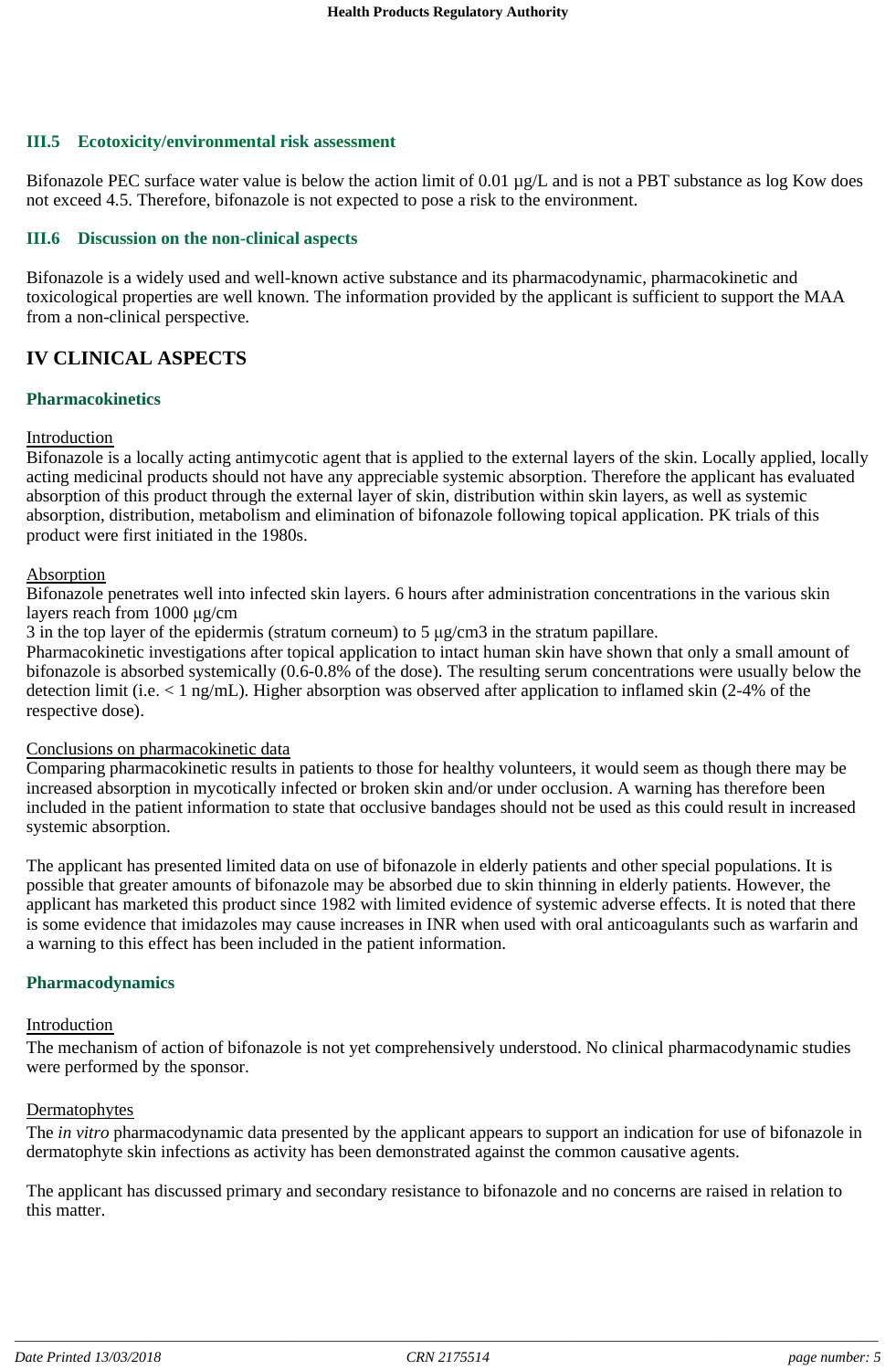## **Clinical efficacy**

## Introduction

The applicant has presented placebo-controlled, active-controlled and uncontrolled company studies as well as drawn upon references from the published literature that are relevant to this substance to support the indications applied for.

## Tinea pedis

The applicant has presented 2 small placebo-controlled, 3 small active comparator-controlled (miconazole, tioconazole or ketoconazole) and 3 uncontrolled studies of bifonazole in this indication. The applicant has also presented 5 controlled studies from the published literature examining bifonazole use in tenia pedis. While negative culture rates were generally not as high as those presented in the company studies, results are still generally positive. The most recent study presented (Watanabe et al, 2006) was a large study (n=489). It showed a negative culture result of 50% in the bifonazole group but negative microscopy results were more favourable at 75.9%.

#### **Onychomycoses**

The applicant has presented one published randomised, blinded, placebo-controlled clinical trial to support this indication. The randomised controlled trial presented shows promising statistically significant results for most parameters assessed up to 3 months assessment. At 6 months, these promising results are not maintained. This may reflect the fungistatic action of bifonazole and the chronic nature of this condition. No active (topical) comparator randomised, blinded trials have been presented.

The remaining studies that the applicant has presented are mostly identical in design. These studies were open label, uncontrolled observational studies with small numbers of participants in various geographical regions. They involved the use of a urea-based topical product to remove the nail, followed by (mostly) 4 weeks of treatment with bifonazole 1% topically.

The published reviews presented by the applicant indicate that general dermatology practice involves treatment with a topical antifungal post nail avulsion, despite the evidence base not being extremely compelling. The general consensus is that topical agents work better in early, limited disease and when the proximal portion of the nail is not affected. The available efficacy data indicate that combined oral and topical antifungal therapy achieve better results than treatment with topical therapies alone.

## Overall conclusions on efficacy studies

## *Treatment of tinea pedis (Athlete's foot)*

Considering the totality of the data presented and taking into account the non-clinical PD data presented, it would appear as though bifonazole 1% cream is superior to placebo in dermatophyte skin infections such as tinea pedis. There is also some data to indicate that bifonazole 1% cream is comparable to the commonly used active comparators. Therefore, there is evidence to support the use of bifonazole 1% cream in dermatophyte skin infections and therefore the indication of tinea pedis is approvable. The applicant has justified why a 3 week duration of treatment is proposed for tinea pedis.

## *Treatment of an exposed nailbed following keratolytic removal of the nail*

Onychomycosis of the toenail is a difficult condition to treat and eradicate. The available efficacy data indicate that combined oral and topical antifungal therapy achieve better results than treatment with topical therapies alone. However, some patients cannot tolerate oral antifungal therapies (E.g. liver or renal impairment, congestive cardiac failure). Taking into account the pharmacodynamic data presented, the large randomised controlled trial presented as well as supporting small open label trials and expert opinion, the indication "*treatment of an exposed nailbed following keratolytic removal of the nail"* may be accepted. The applicant has justified why a 4 week duration of treatment is proposed for treatment of an exposed nailbed following keratolytic removal of the nail.